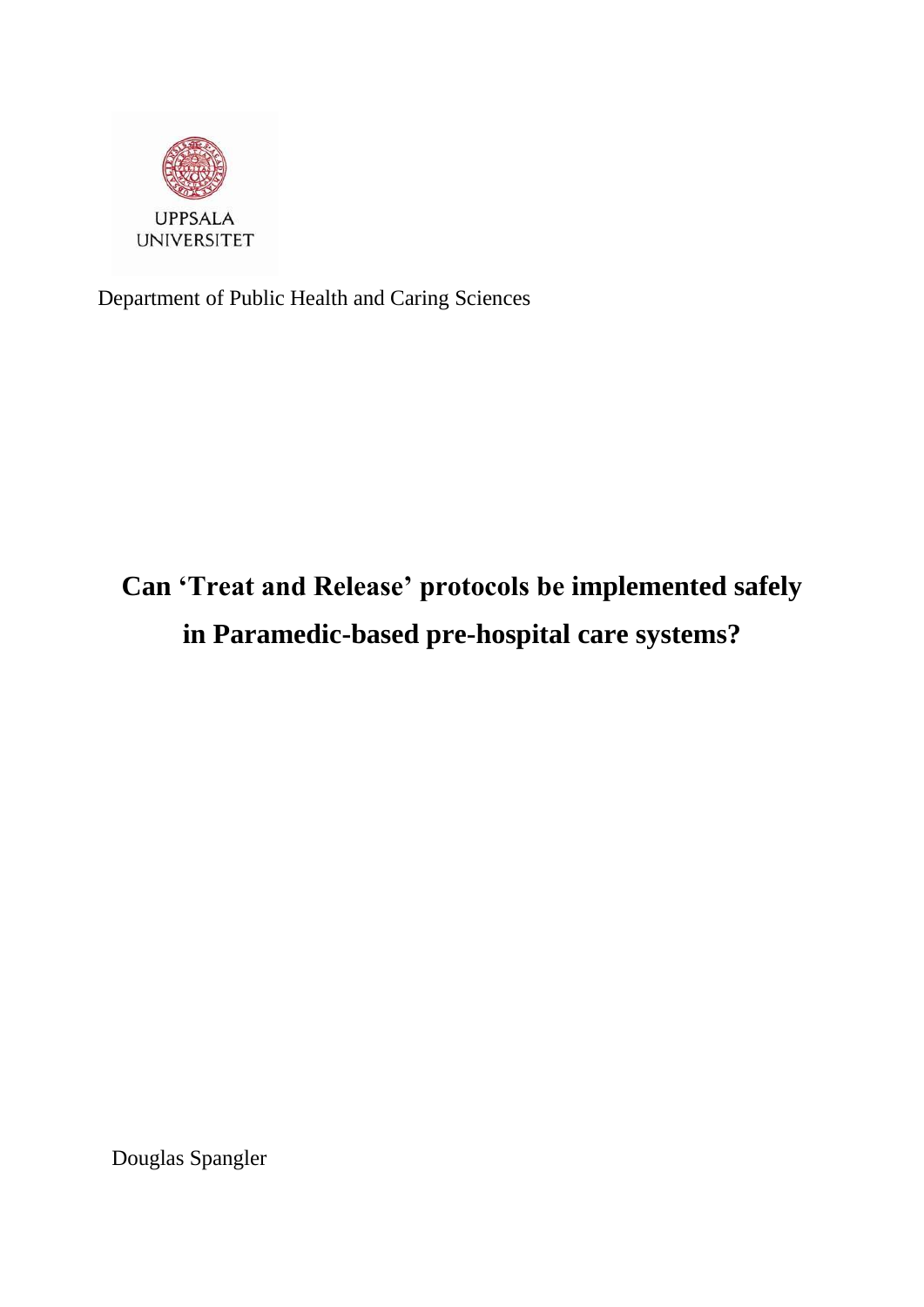## Background

Increasing demand for Emergency Medical Services (EMS) and rising levels of Emergency Department (ED) overcrowding have driven many healthcare systems to reevaluate the role which pre-hospital care plays in the larger context of emergency medicine. These factors have prompted many ambulance systems to implement processes intended to identify patients for whom ED treatment is not appropriate. In the UK, a landmark NAO report found that ambulance services must increasingly be "recognised as having a wider role, as a conduit to other NHS services and in ensuring patients can access the facilities they need" (National Accounting Office, 2011, p 6).

Such systems have the potential to reduce the load placed on EDs, improve patient outcomes, and reduce total healthcare spending by directing patients to the most appropriate forms of medical care (Alpert et al., 2013). One juncture at which a patient may be judged as not requiring ED care is at the point of evaluation by a pre-hospital care team at the scene of the incident. The overriding concern present in implementing such a process is avoiding the problem of under-triage; that is to say maintaining a high level of sensitivity in regards to the presence of conditions necessitating ED care.

Internationally, pre-hospital care methodologies vary widely; from systems utilizing ambulance personnel with a relatively low level of training as found in Anglo-American systems, to those relying on highly trained staff to respond directly to the scene of emergencies as typified by continental European systems. As may be expected, formalized processes for providing definitive treatment on-scene and/or referral of patients to nonemergency department care exist to a far greater extent in the latter (Arnold, 1999). The question at hand is whether and how the former system may realize the benefits of appropriate patient steering while retaining the cost effectiveness inherent in the use of practitioners operating within a narrower scope of practice.

#### Purpose

This paper will review the available literature on the topic of pre-hospital triage and synthesize the results of studies characterizing the ability of Paramedics in Anglo-American prehospital care systems to appropriately classify patients as not requiring transport to an ED.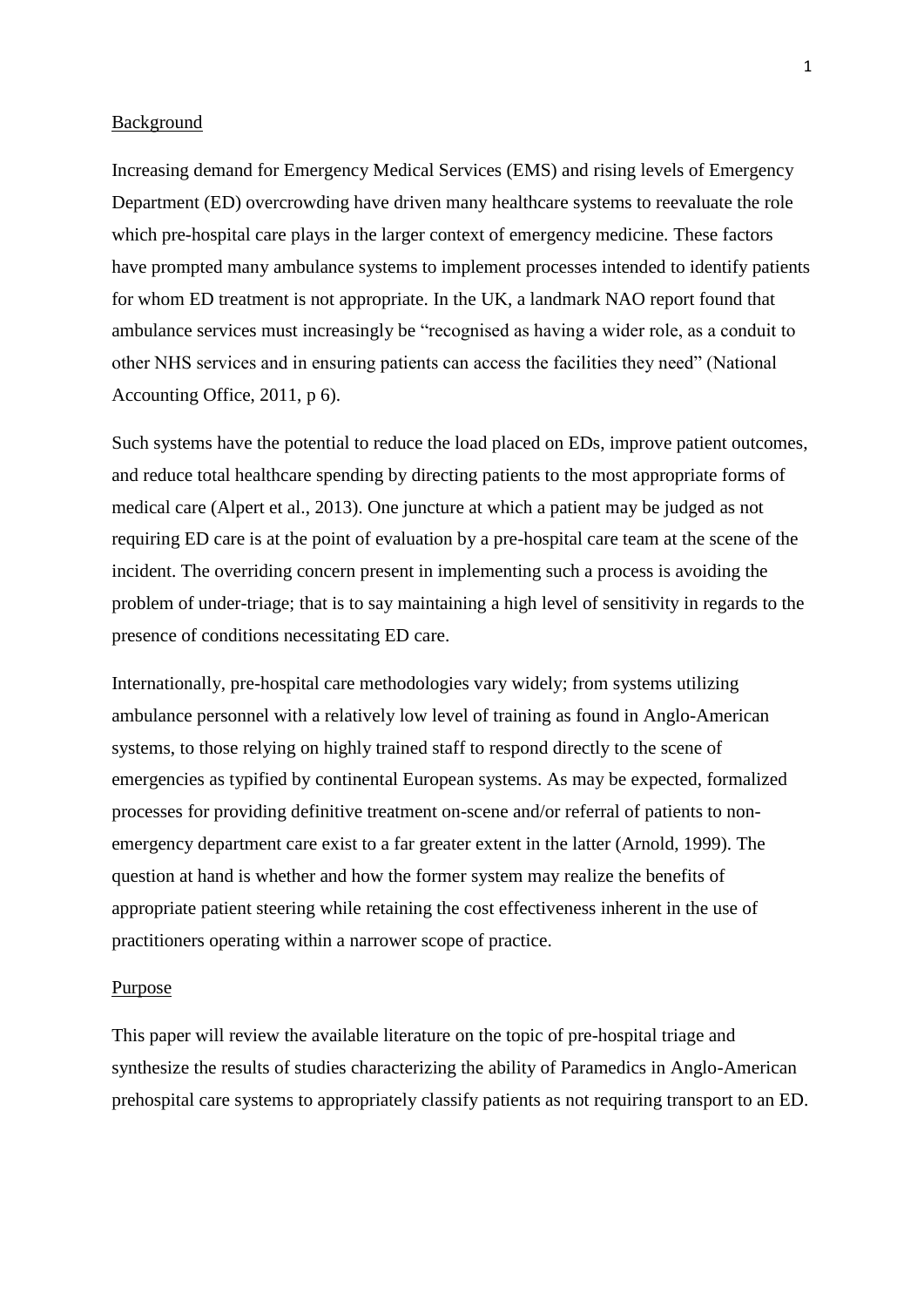## Methods

**Table 1**

An initial hand-searching and review of bibliographies was performed to establish a list of relevant search terms to be applied in the systematic review. Parallel searches in PubMed and CINAHL were performed based on the established list of relevant terms, with Table 1 below detailing the results of these searches. A snowball search of the bibliographies of the included papers was performed to identify additional relevant articles. Each article was reviewed fully upon determining relevance based on title and abstract. An article was included in the systematic review if it:

2

- 1) Described an implementation of- or an existing process for pre-hospital determination of the necessity for ambulance transport to an Emergency Department using a quantitative outcome measure in a system using providers with 2 or fewer years of formal education, OR:
- 2) Characterized the theoretical capability of staff to determine the necessity for ambulance transport to an Emergency Department (or an indicator for the need thereof) using a quantitative outcome measure in a system using providers with 2 or fewer years of formal education

A publication date of 2000 or later was used as an inclusion criterion to preferentially capture recent articles. Upon reaching the limit of relevant peer-reviewed articles specified for this assignment, the search was terminated. As such, this paper does not constitute a comprehensive review of the available literature, although a large majority of the relevant articles known to the author were included using this search procedure. Due to the low overall robustness of studies in this field as noted by Bounes et al. (2013), a criterion specifying randomized or even comparative study designs was not applied.

| танн т                    |          |             |                   |                      |                                |
|---------------------------|----------|-------------|-------------------|----------------------|--------------------------------|
| Search term               | Database | <b>Hits</b> | Read<br>abstracts | <b>Read Articles</b> | Articles included<br>in review |
| prehospital non-transport | Pubmed   | 6           | 3                 |                      |                                |
| "treat and release"       | Pubmed   | 45          | $\overline{4}$    |                      |                                |
| paramedic* triage         | Pubmed   | 286         | 13                |                      | 6                              |
| "treat and discharge"     | Pubmed   | $\Omega$    | 0                 | 0                    | $\Omega$                       |
| prehospital non-transport | Cinahl   | 5           | 0                 | $\Omega$             | 0                              |
| "treat and release"       | Cinahl   | 18          |                   |                      |                                |
| "treat and discharge"     | Cinahl   | 10          | 1                 |                      |                                |
| <b>Snowball Search</b>    | N/A      | N/A         | 6                 |                      |                                |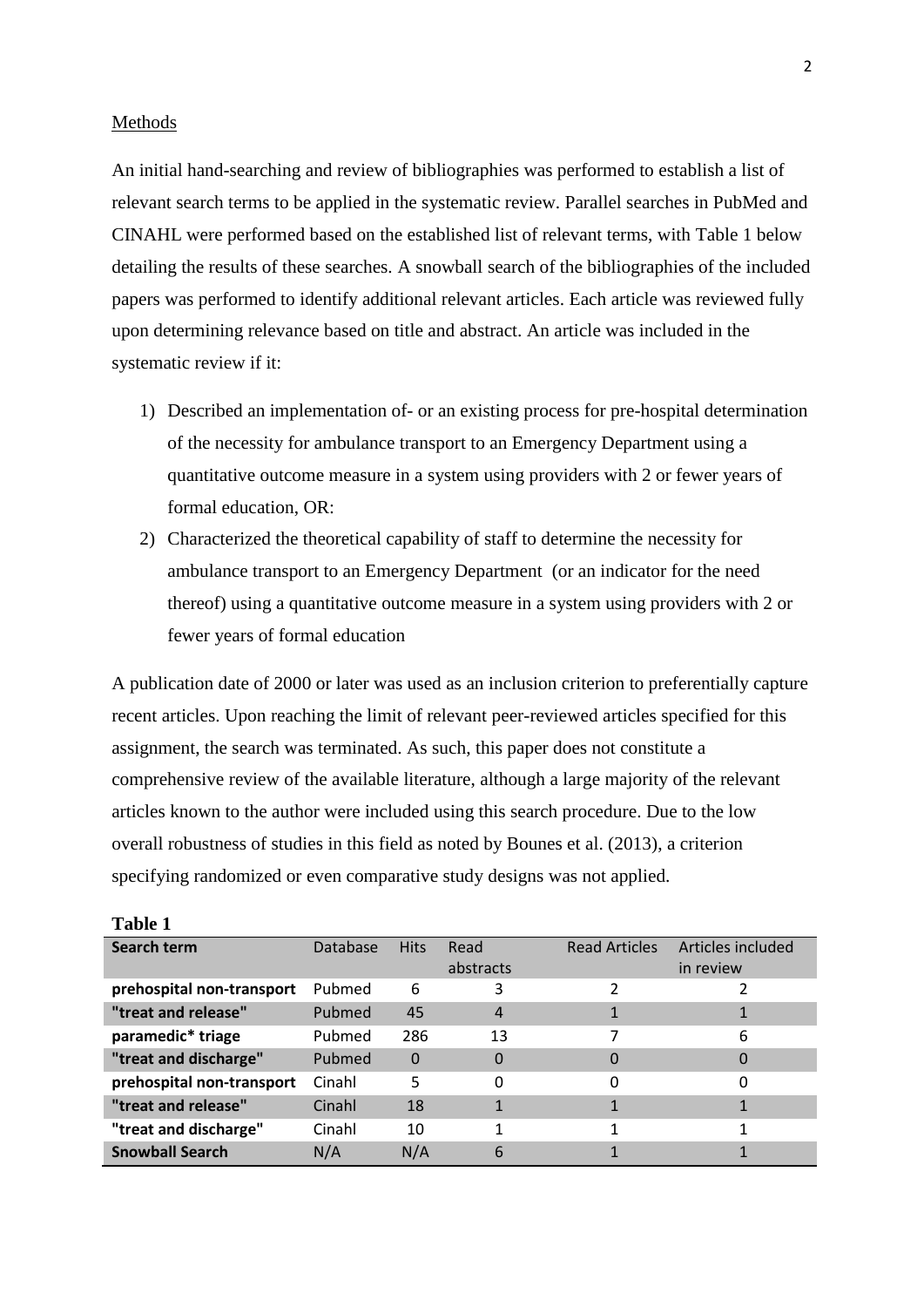## **Results**

Twelve articles met the criteria for inclusion in this review and are presented below in Table 2 in order of publication date. The Objective, Design, patient study Population and the level and number of practitioners involved in the Study group was documented. The underlying primary Outcome measure was recorded The Sensitivity and Specificity were found to be a common measure of decision accuracy and are reported here along with the general impression of the researcher under Finding. Where it is possible to infer a measure of sensitivity based on subsequent hospital admission and/or ED treatment, this is presented as well with no corresponding measure of specificity.

|                                      | <b>Table 2</b>                                                                                                                                                         |                                                                                        |                                                                                                                                                                                                       |                                                                       |                                                                                   |                |                         |
|--------------------------------------|------------------------------------------------------------------------------------------------------------------------------------------------------------------------|----------------------------------------------------------------------------------------|-------------------------------------------------------------------------------------------------------------------------------------------------------------------------------------------------------|-----------------------------------------------------------------------|-----------------------------------------------------------------------------------|----------------|-------------------------|
| Citation                             | Objective                                                                                                                                                              | Design                                                                                 | Population (Sample Size)                                                                                                                                                                              | Study<br>group                                                        | Outcome                                                                           | Qua<br>lity    | Finding<br>(Sens/Spec)  |
| <b>Hale and</b><br>Sipprell,<br>2000 | To evaluate the ability<br>of Emergency Medical<br>Technicians-Basic to<br>identify wounds<br>repairable in the field<br>or requiring tetanus<br>prophylaxis           | Prospective,<br>descriptive<br>convenience<br>sample study<br>with no<br>control group | Patients presenting to a<br>Minnesota ED with<br>lacerations from March 1,<br>1998 to September 1, 1998<br>$(n = 164)$                                                                                | 11 EMT-B<br>volunteer<br>s with one<br>hour of<br>special<br>training | Kappa statistic<br>agreement<br>with blinded<br><b>MD</b><br>assessment           | 3              | Supportive<br>(100/94)  |
| <b>Pointer et</b><br>al., 2001       | To determine whether<br>paramedics using<br>written guidelines can<br>accurately triage<br>patients in the field                                                       | Prospective,<br>descriptive<br>convenience<br>sample study<br>with no<br>control group | Patients transported by<br><b>EMS to a California ED</b><br>from July 1998 to January<br>1999 ( $n = 1180$ )                                                                                          | 54<br>Paramedic<br>s with $1/2$<br>hour of<br>special<br>training     | Sensitivity/Spe<br>cificity as<br>compared to<br>blinded MD<br>assessment         | $\overline{2}$ | Opposing<br>(89.7/36.5) |
| <b>Schmidt</b><br>et al.,<br>2001    | To evaluate emergency<br>medical technicians'<br>ability to safely apply<br>protocols to assign<br>transport options                                                   | Prospective,<br>descriptive<br>convenience<br>sample study<br>with no<br>control group | Patients contacting 911 in<br>a county in Oregon<br>September, 1998 to<br>August, 1999 (n = 656)                                                                                                      | Paramedic<br>s with no<br>special<br>training                         | Sensitivity/Spe<br>cificity as<br>compared to<br>ED chart<br>criteria<br>standard | 3              | Neutral<br>(90/25)      |
| <b>Hauswald</b><br>, 2002            | To determine whether<br>paramedics can safely<br>decide which patients<br>do not require<br>ambulance transport or<br>ED care                                          | Prospective,<br>descriptive<br>convenience<br>sample study<br>with no<br>control group | Patients transported to a<br>New Mexico ED during<br>November, 1997 (n = 183)                                                                                                                         | Paramedic<br>s with no<br>special<br>training                         | Kappa statistic<br>agreement<br>with ED chart<br>criteria<br>standard             | 3              | Opposing                |
| Lerner et<br>al., 2003               | To determine whether<br>paramedics can safely<br>treat and discharge<br>insulin-dependent<br>diabetic patients<br>experiencing<br>uncomplicated<br>hypoglycemic events | Prospective,<br>observational<br>case series<br>with no<br>control group               | Patients contacting 911<br>with Altered Mental Status<br>in New York with diabetes<br>history and glucose <80<br>mg/dL with full recovery<br>on scene from August<br>1995 to January 1998 (n =<br>36) | Paramedic<br>s receiving<br>one<br>training<br>session                | Prevalence of<br>complications<br>following<br>discharge                          | 3              | Supportive              |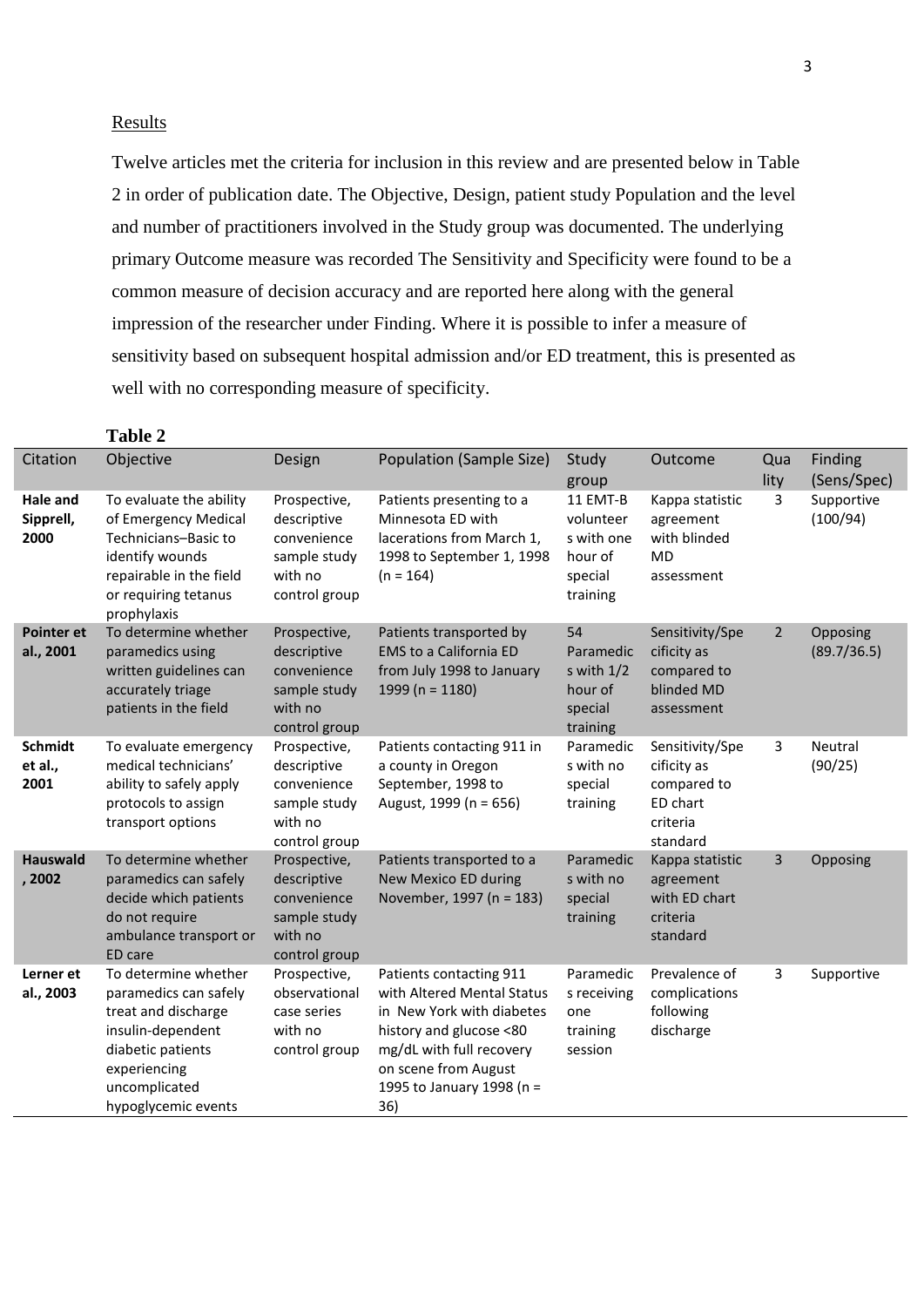| <b>Snooks et</b><br>al., 2004         | To evaluate triage and<br>transportation to a<br>minor injury unit by<br>emergency ambulance<br>crews                                                                                 | Cluster-<br>randomized<br>controlled<br>trial                                          | Patients contacting 999<br>with minor injuries<br>meeting study criteria in<br>London ( $n = 473$ )                                                                                                                         | 55<br>Ambulanc<br>e crews                                                                                          | Patient<br>satisfaction,<br>job-cycle time,<br>adverse<br>outcomes                                                        | $\overline{2}$ | Supportive                |
|---------------------------------------|---------------------------------------------------------------------------------------------------------------------------------------------------------------------------------------|----------------------------------------------------------------------------------------|-----------------------------------------------------------------------------------------------------------------------------------------------------------------------------------------------------------------------------|--------------------------------------------------------------------------------------------------------------------|---------------------------------------------------------------------------------------------------------------------------|----------------|---------------------------|
| <b>Haines et</b><br>al., 2006         | To describe the<br>outcome of pediatric<br>patients subject to EMS<br>initiated non-transport                                                                                         | Prospective,<br>observational<br>case series<br>with no<br>control group               | Pediatric patients classified<br>as not requiring<br>ambulance transport by<br>ALS ambulance crew and<br>left on scene ( $n = 704$ )                                                                                        | Paramedic<br>s with no<br>special<br>training<br>with<br>guidance<br>from on-<br>line<br>medical<br>control        | Hospital<br>admission rate<br>and patient<br>satisfaction 72<br>hours after<br><b>EMS</b> contact                         | 3              | Supportive<br>$(97.6/-)$  |
| Levine et<br>al., 2006                | to determine whether<br>paramedics accurately<br>predict which patients<br>will require admission<br>to the hospital                                                                  | Prospective,<br>descriptive<br>convenience<br>sample study<br>with no<br>control group | Patients transported to a<br>Colorado ED from June 18<br>to July 18, 2001 (n = 932)                                                                                                                                         | 136<br>Paramedic<br>s with no<br>special<br>training                                                               | Sensitivity/Spe<br>cificity as<br>compared to<br>subsequent<br>hospital<br>ward/ICU<br>admission                          | 3              | Opposing<br>(89/62)       |
| Knapp et<br>al., 2009                 | To determine if<br>paramedics using<br>transport guidelines<br>can identify patients<br>who can be safely<br>transported by taxi.                                                     | Prospective,<br>observational<br>case series<br>with no<br>control group               | Patients classified as not<br>requiring ambulance<br>transport by ALS<br>ambulance crew and<br>directed to ED via taxi<br>from June 2005 to<br>December 2006 (n = 93)                                                       | 28<br>Paramedic<br>s with $> 1$<br>year of<br>experienc<br>e and<br>receiving<br>2 hours of<br>special<br>training | Admission rate<br>and emergent<br>treatment of<br>patients<br>transported by<br>taxi                                      | 3              | Neutral<br>$(90/-)$       |
| <b>Cummins</b><br>et al.,<br>2013     | To determine whether<br><b>Advanced Paramedics</b><br>can accurately predict<br>the requirement for<br>hospital admission                                                             | Prospective,<br>descriptive<br>convenience<br>sample study<br>with no<br>control group | Patients transported to an<br>ED in Mid-West Ireland by<br>an Advanced paramedic<br>over a 6 month period ( $n =$<br>748)                                                                                                   | 17<br>Advanced<br>Paramedic<br>s with no<br>special<br>training                                                    | Concordance<br>between AP<br>prediction of<br>admission and<br>subsequent<br>hospital<br>admission                        | 3              | <b>Neutral</b><br>(77/65) |
| <b>Krumper</b><br>man et<br>al., 2015 | To compare<br>compliance with<br>follow-up instructions<br>and patient satisfaction<br>in a system utilizing an<br>on-scene vs. a<br>telephone based triage<br>system                 | Retrospective<br>, comparative<br>cohort study<br>of two<br>distinct EMS<br>systems    | Patients contacting 911 in<br>a Southern US state and<br>referred to non-ED<br>services by telephone<br>nurse or an ambulance on<br>Scene during<br>heterogeneous time<br>periods (Ambulance n =<br>374, Telephone n = 216) | Not<br>described                                                                                                   | Rates of<br>patient<br>satisfaction<br>and<br>compliance<br>with<br>instruction                                           | 4              | Neutral                   |
| <b>Minhas et</b><br>al., 2015         | To evaluate the impact,<br>paramedic adherence,<br>and patient re-<br>presentation rates of a<br>treat-and release<br>protocol for<br>uncomplicated Super-<br>Ventricular Tachycardia | Retrospective<br>, descritive<br>cohort study                                          | Patients presenting to EMS<br>with SVT in Alberta,<br>Canada from September 1,<br>2010 to September 30,<br>$2012 (n = 229)$                                                                                                 | Paramedic<br>s with no<br>special<br>training                                                                      | Prevalence of<br>re-<br>presentation<br>to EMS/ED<br>within 72<br>hours, rate of<br>paramedic<br>adherence to<br>protocol | 3              | Supportive                |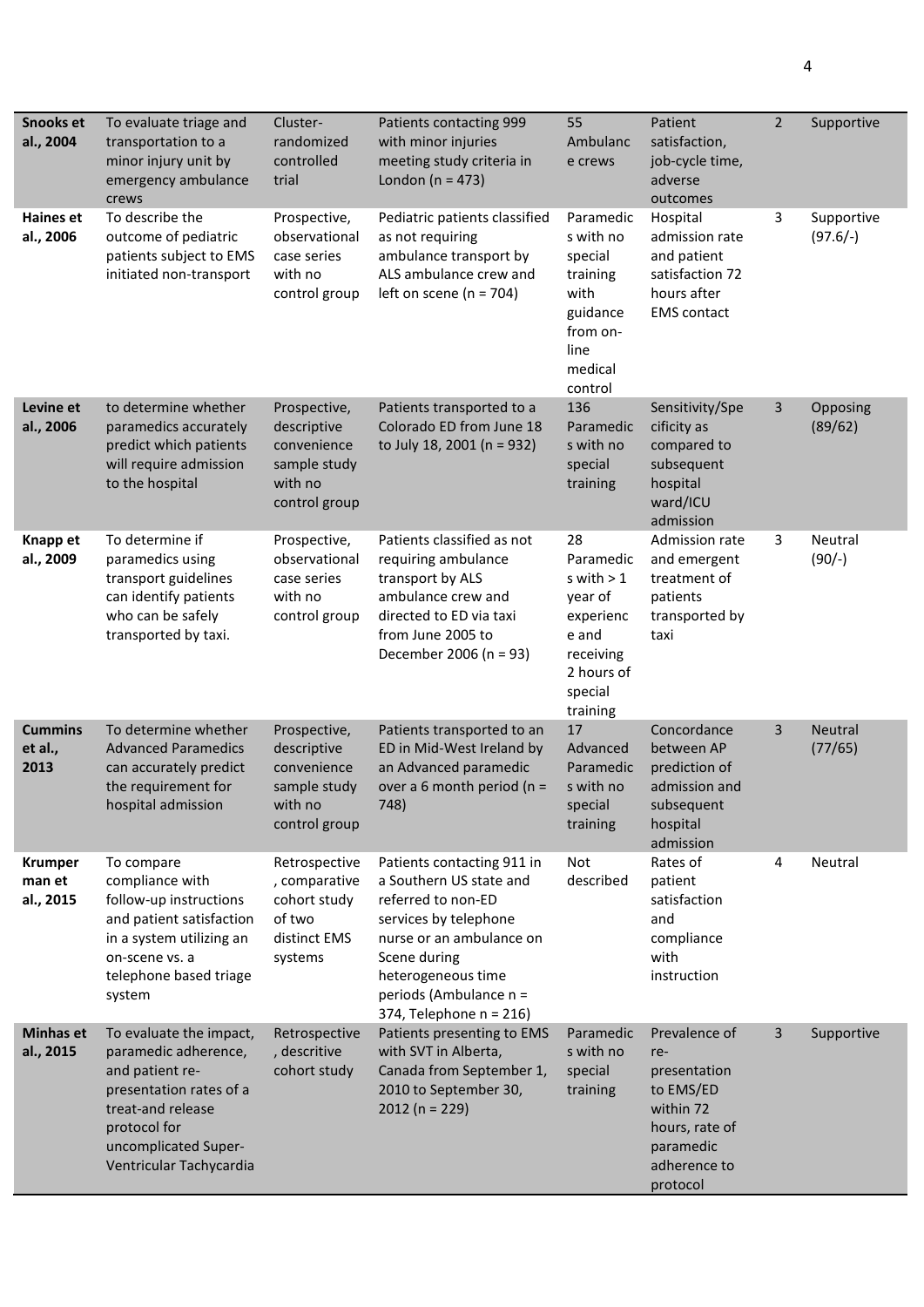#### Analysis

The almost exclusively observational nature of research in this field results in a generally low level of evidence quality. The only two comparative studies included were Snooks et al. (2004) which relied on a pseudo-randomization method and Krumperman et al. (2015) which was double-downgraded due to severe problems relating to unadjusted heterogeneity between the investigated study populations and insufficient description of the investigated EMS systems. Pointer et al. (2001) was upgraded due to the study's exhaustive methodological considerations, relatively large study population, and graduated analysis.

As noted previously, two types of studies were included in this paper – those involving clinical interventions and those addressing the hypothetical abilities of pre-hospital practitioners. Interventional studies most frequently describe their effectiveness in terms of subsequent patient interaction with the healthcare system and satisfaction measures. Lerner et al., (2003) for instance tracked adverse events following discharge, while Haines et al., (2006) followed up with patients 72 hours after discharge to determine hospital admission rates. Of the interventional studies in this analysis, only Snooks et al. (2004) included a control group, likely owing to the technical and ethical difficulties involved in randomizing or pseudo-randomizing pre-hospital care. As such, information as to the relative effectiveness of a given protocol can be gained only by replicating the circumstances of other studies. No such replicative studies were identified.

The most common method of assessing the theoretical effectiveness of pre-hospital triage is by comparison with a "gold standard" which typically takes the form of either a case-by-case review by a panel of clinical subject matter experts, as found in for instance Pointer et al., (2001), or comparison with a set of in-hospital treatment criteria as typified by Schmidt et al., (2001). While expert review may theoretically produce more accurate results in relation to the "true" need for transport by ambulance, they result in an analysis which is more difficult to replicate elsewhere owing to the subjectivity inherent in such a process.

Another pattern can be detected in the results of this analysis relating to the breadth of the protocols involved. Several studies investigated the application of protocol sets containing a large number of individual patient conditions, or on the general need for a given patient to access emergency department care (Pointer et al., 2001, Schmidt et al., 2001, Hauswald, 2002, Levine et al., 2006, Haines et al., 2006, Knapp et al., 2009, Cummins et al., 2013). With the exception of Haines et al., (2006), which investigated a relatively small set of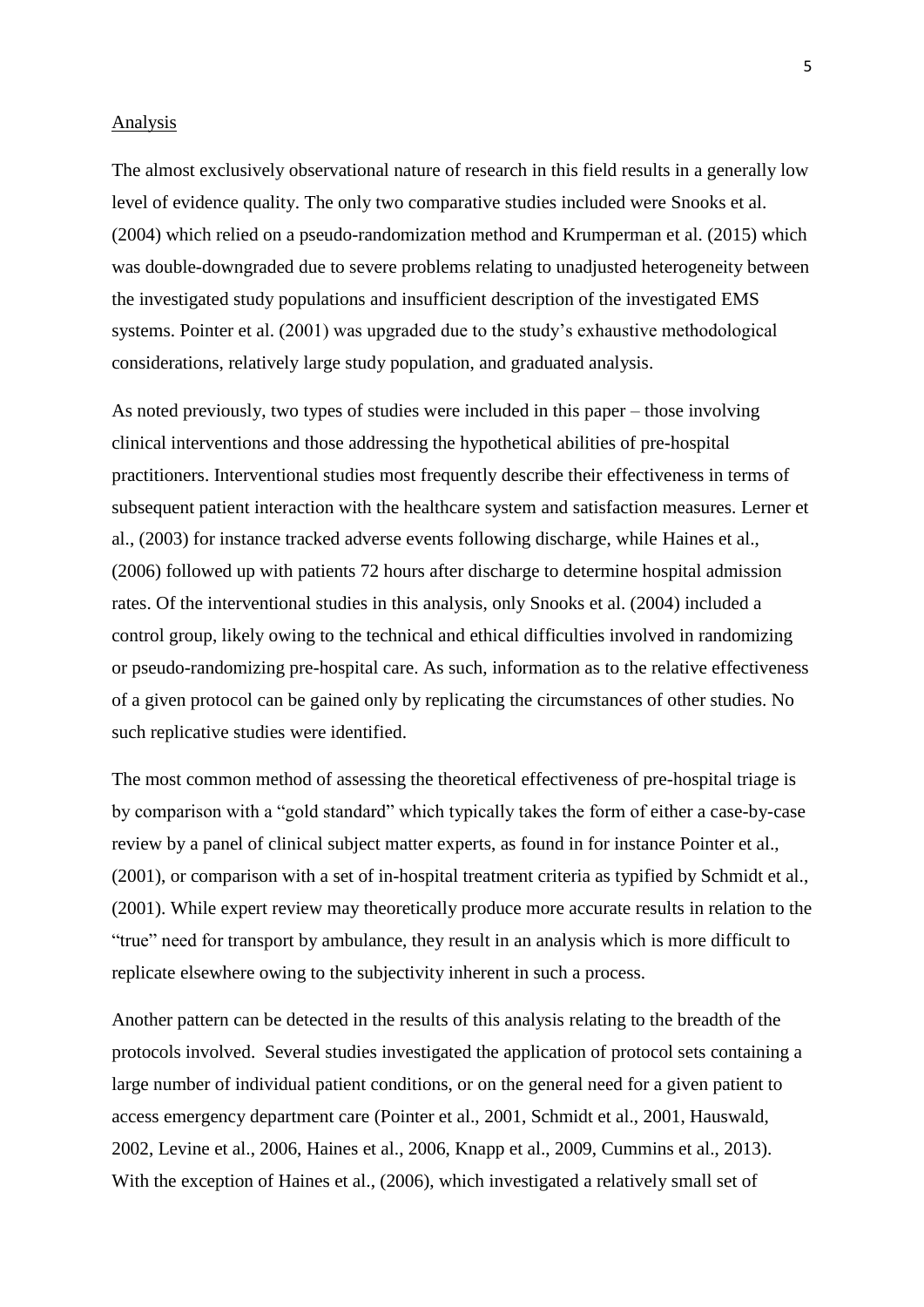pediatric protocols, these studies were generally opposed to the implementation of such protocols on safety grounds, finding a collective average sensitivity of 88.9%. Among studies evaluating the implementation of a single protocol or procedure the findings are generally supportive (Hale and Sipprell, 2000, Lerner et al., 2003, Snooks et al., 2004, Minhas et al., 2015), though outcome measures are too heterogeneous to allow aggregation.

## Discussion

It is important to note that the criteria applied in this paper have excluded a number of key articles dealing with pre-hospital care practitioners with higher levels of training operating within Anglo-American systems, particularly in the UK. Mason et al., (2007) for instance, support the ability of Paramedic Practitioners to significantly reduce ED attendance and improve satisfaction in a cluster-randomized trial. One option for addressing the lack of a satisfactory level of sensitivity found in trials utilizing a broad set of protocols is thus to increase the level of training given to personnel authorized to execute Treat and Release protocols, or integrating hospital-based staff in the EMS system. This would in essence constitute moving towards a continental European model of pre-hospital healthcare delivery.

Another solution inferred from the results of this review may be to implement Treat and Release protocols on an individual basis over a period of time, rather than as a package or blanket option as found in the opposing studies. A successive rollout of individual treatment protocols may facilitate more focused training and careful evaluation of outcomes. Tools to improve adherence to those protocols could result in higher rates of protocol adherence. Minhas et al. (2015) describes a computer-based checklist resulting in a 72% protocol compliance rate as compared to the 57% found by Lerner et al. (2013).

While studies relying on expert review to determine medical necessity in studies of ambulance non-transport are informative per se, objective outcome criteria are necessary to permit the meta-analysis required to establish the relative effectiveness of protocols across studies. Such a standard outcome measure seems to be emerging in the form of subsequent hospital admittance rates and/or ED treatments; however the specific criteria applied vary widely between studies. Adoption of industry standard quality assurance practices, demands for compliance with legislation and/or requirements of population based insurance reimbursement schemes have the potential to drive research towards certain standardized measures. Until such measures are adopted, it will remain difficult to establish consensus as to the best approach to implementing prehospital treat and release protocols.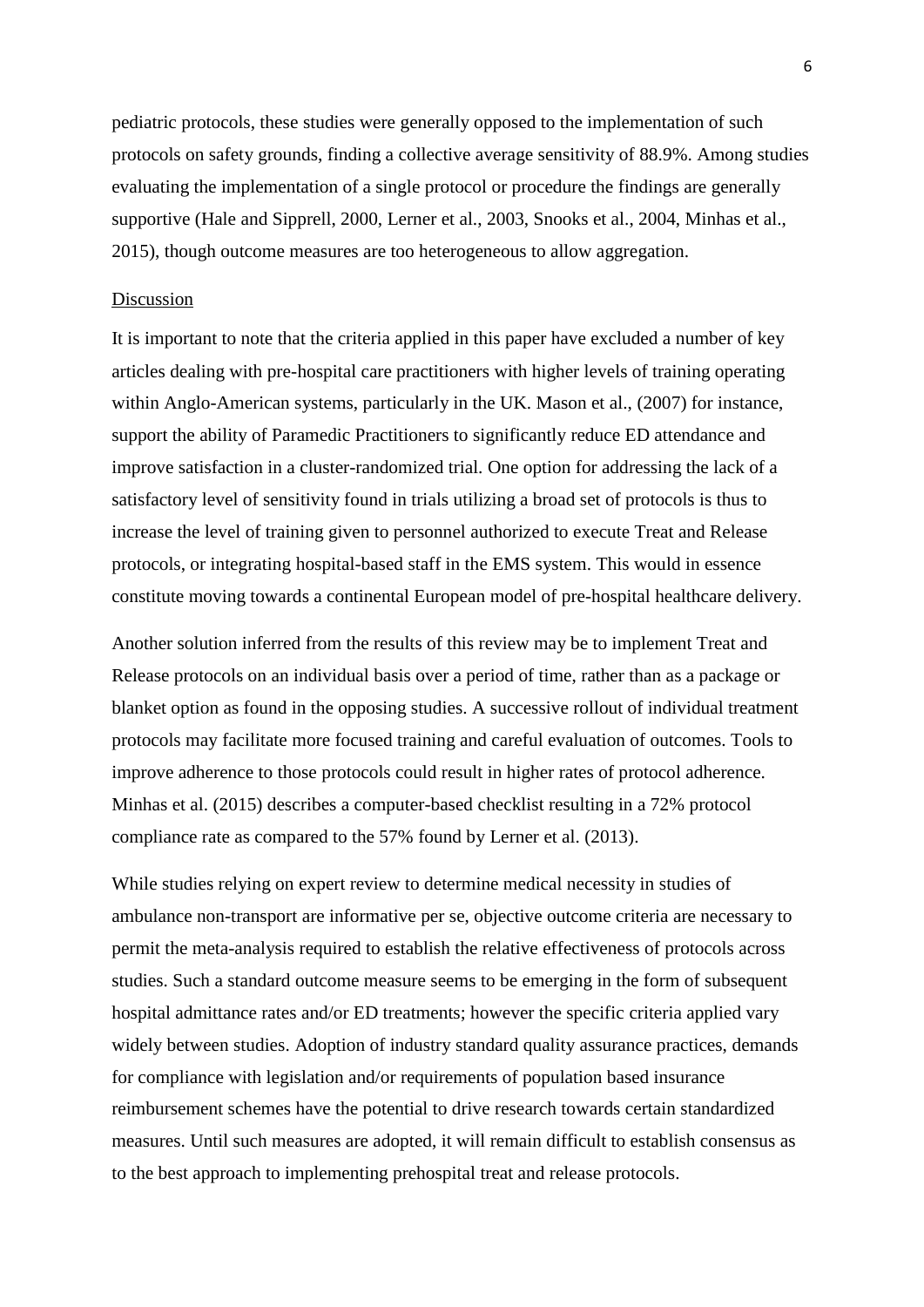Word count: 2428

#### References

- Alpert, A., Morganti, K. G., Margolis, G. S., Wasserman, J., & Kellermann, A. L. (2013). Giving EMS Flexibility In Transporting Low-Acuity Patients Could Generate Substantial Medicare Savings. *Health Affairs*, *32*(12), 2142–2148. http://doi.org/10.1377/hlthaff.2013.0741
- Arnold, J. L. (1999). International Emergency Medicine and the Recent Development of Emergency Medicine Worldwide. *Annals of Emergency Medicine*, *33*(1), 97–103. http://doi.org/10.1016/S0196-0644(99)70424-5
- Bounes, V., Dehours, E., Houze-Cerfon, V., Vallé, B., Lipton, R., & Ducassé, J.-L. (2013). Quality of publications in emergency medicine. *The American Journal of Emergency Medicine*, *31*(2), 297–301. http://doi.org/10.1016/j.ajem.2012.07.026
- Cummins, N. M., Dixon, M., Garavan, C., Landymore, E., Mulligan, N., & O'Donnell, C. (2013). Can advanced paramedics in the field diagnose patients and predict hospital admission? *Emergency Medicine Journal*, *30*(12), 1043–1047. http://doi.org/10.1136/emermed-2012-201899
- Haines, C. J., Lutes, R. E., Blaser, M., & Christopher, N. C. (2006). Paramedic Initiated Non-Transport of Pediatric Patients. *Prehospital Emergency Care*, *10*(2), 213–219. http://doi.org/10.1080/10903120500541308
- Hale, D., & Sipprell, K. (2000). Ability of Emt-Bs to Determine Which Wounds Can Be Repaired in the Field. *Prehospital Emergency Care*, *4*(3), 245–249. http://doi.org/10.1080/10903120090941272
- Hauswald, M. (2002). Can Paramedics Safely Decide Which Patients Do Not Need ambulance Transport or Emergency Department Care? *Prehospital Emergency Care*, *6*(4), 383–386. http://doi.org/10.1080/10903120290937978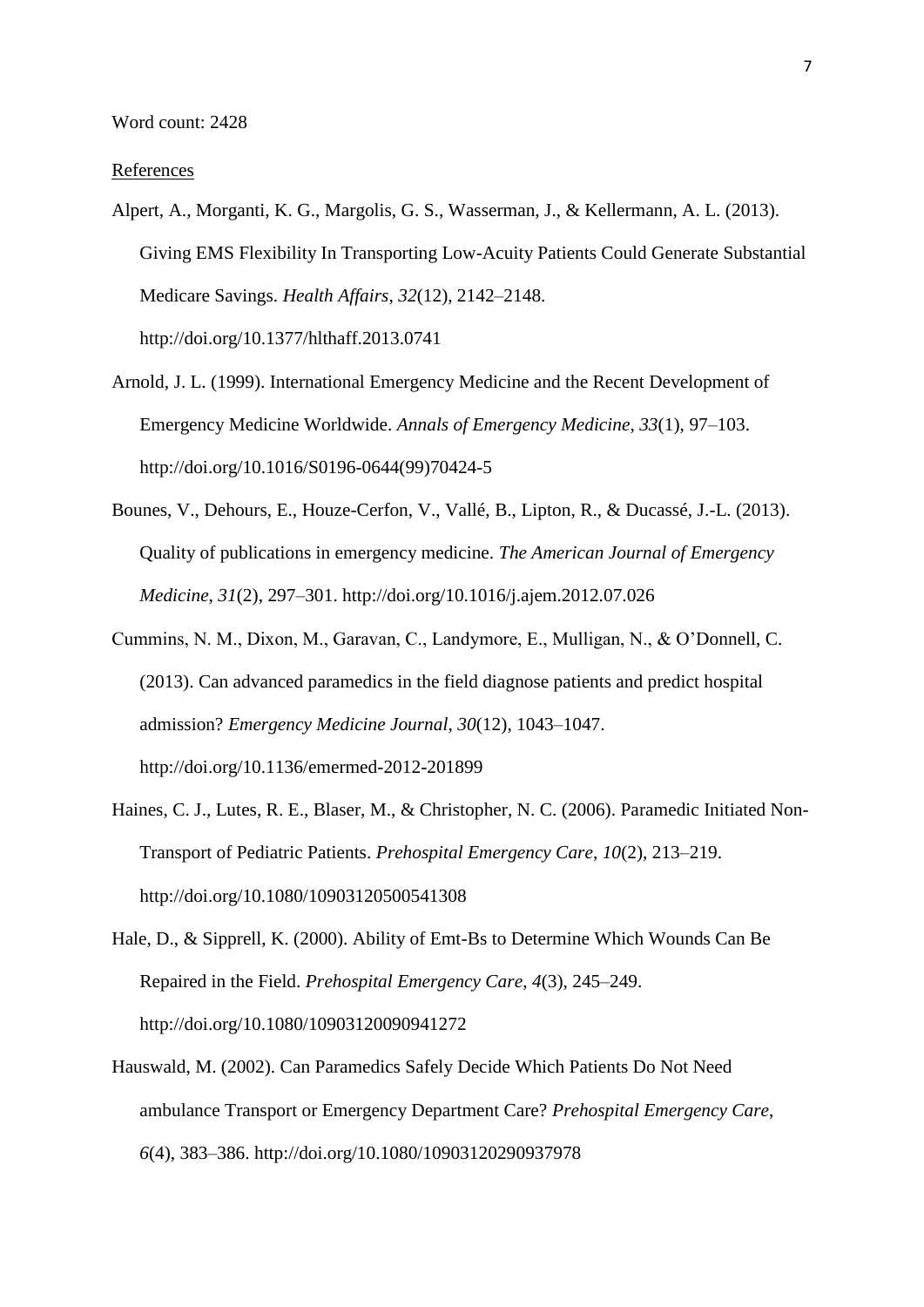Higgins, J., & Green, S. (2011). Cochrane Handbook for Systematic Reviews of Interventions Version 5.1.0. The Cochrane Collaboration. Retrieved from http://handbook.cochrane.org/

- Knapp, B. J., Tsuchitani, S. N., Sheele, J. M., Prince, J., & Powers, J. (2009). Prospective Evaluation of an Emergency Medical Services-Administered Alternative Transport Protocol. *Prehospital Emergency Care*, *13*(4), 432–436. http://doi.org/10.1080/10903120902935256
- Krumperman, K., Weiss, S., & Fullerton, L. (2015). Two Types of Prehospital Systems Interventions that Triage Low-Acuity Patients to Alternative Sites of Care. *Southern Medical Journal*, *108*(7), 381 – 386. http://doi.org/10.14423/SMJ.0000000000000303
- Lerner, E. B., Billittier IV, A. J., Lance, D. R., Janicke, D. M., & Teuscher, J. A. (2003). Can paramedics safely treat and discharge hypoglycemic patients in the field? *The American Journal of Emergency Medicine*, *21*(2), 115–120. http://doi.org/10.1053/ajem.2003.50014
- Levine, S. D., Colwell, C. B., Pons, P. T., Gravitz, C., Haukoos, J. S., & McVaney, K. E. (2006). How well do paramedics predict admission to the hospital? A prospective study. *The Journal of Emergency Medicine*, *31*(1), 1–5.

http://doi.org/10.1016/j.jemermed.2005.08.007

- Mason, S., Knowles, E., Colwell, B., Dixon, S., Wardrope, J., Gorringe, R., … Nicholl, J. (2007). Effectiveness of paramedic practitioners in attending 999 calls from elderly people in the community: cluster randomised controlled trial. *BMJ : British Medical Journal*, *335*(7626), 919. http://doi.org/10.1136/bmj.39343.649097.55
- Minhas, R., Vogelaar, G., Wang, D., Almansoori, W., Lang, E., Blanchard, I. E., … McRae, A. (2015). A prehospital treat-and-release protocol for supraventricular tachycardia. *Canadian Journal of Emergency Medicine*, *17*(04), 395–402. http://doi.org/10.1017/cem.2014.53